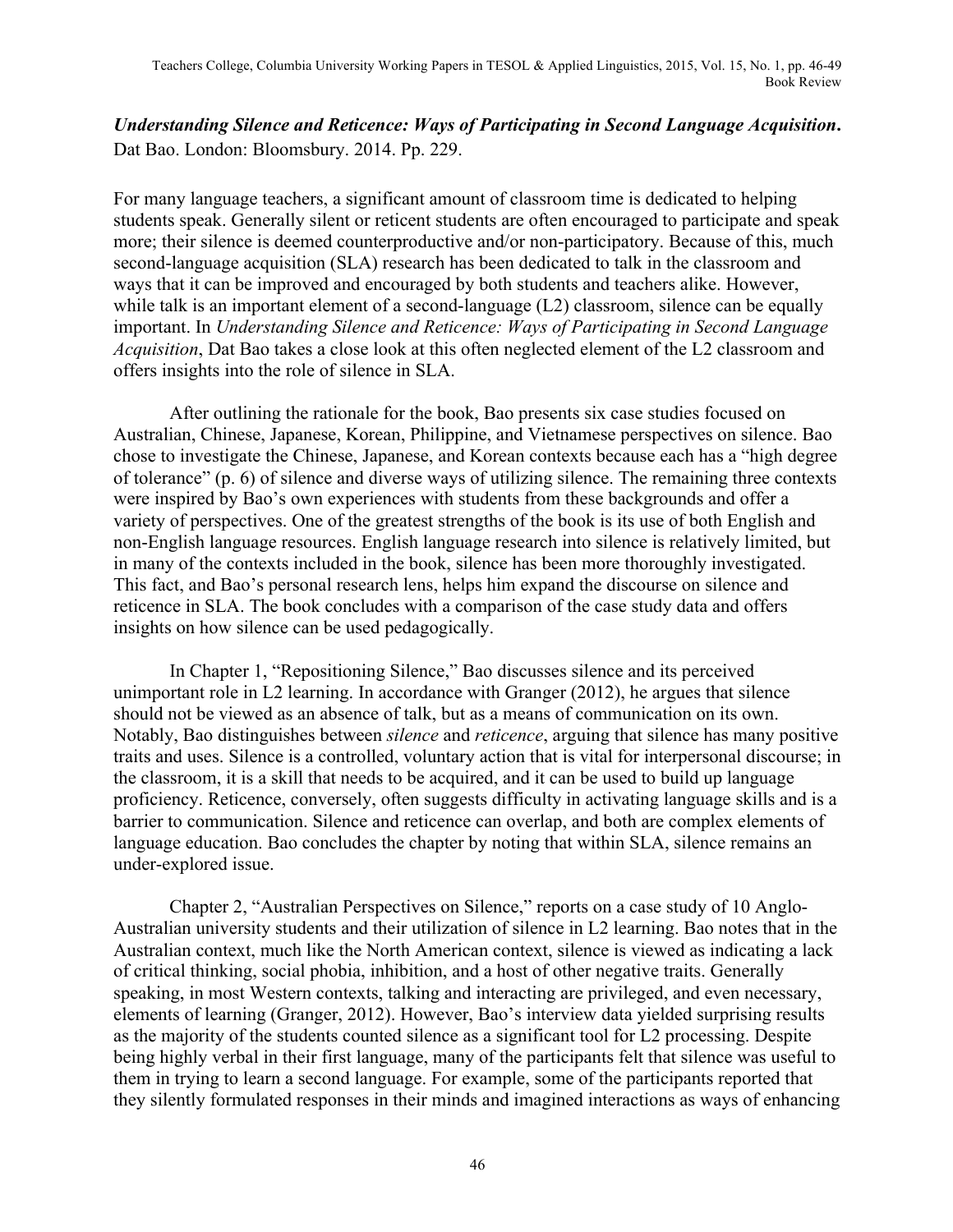their L2 learning. Going against the common stereotype, the Anglo-Australian participants were similar to the East Asian participants (discussed in the following chapters) in how they viewed and utilized silence for L2 learning.

Chapter 3 is entitled "Chinese Perspectives on Silence." While silence has traditionally been valued in China, reforms in education have recently questioned the relationship between silence and Chinese students' communicative ability, both at home and abroad. Bao surveyed 112 university students in mainland China and followed up with 11 interviews to determine how participants viewed silence. His findings indicate that silence was perceived as both useful (e.g., provides space for thinking and signifies interest in and respect for others) and detrimental (e.g., signifies timidity and participation avoidance) for the participants in the L2 classroom. Two significant insights were generated. The first is related to "saving face." While past studies have suggested that Chinese students avoid speaking in order to avoid embarrassment (Jackson & Liu, 2009), Bao's study found that many of the students used silence in order to not embarrass their classmates, showing less concern for themselves. The second insight generated from the participants is the need to investigate teacher performance and methodology as a cause of silence or interaction. Many of the participants noted that they struggled in transitioning from high school, where they were generally passive and silent learners, to university, where they were expected to be much more vocal. Bao argues that teachers must take this difficult transition into consideration. Other authors have emphasized the importance of these factors in causing students' silence and reticence (Lee & Ng, 2010), and Bao argues that more research is needed.

Chapter 4 turns toward "Japanese Perspectives on Silence." In Japan, silence is deeplyrooted and often praised as a virtue. For this case study, Bao interviewed 10 Japanese students studying at Australian universities. Overall, the participants expressed the belief that foreign languages can be learned through silence. However, many of the participants were able to adjust their learning styles to suit the more verbal Australian classroom. Instead of perceiving silence as a negative symbol of withdrawal, the participants displayed a high level of mature thinking as they adapted their behavior. These insights are new to the literature as previous work on Japanese students, both in Australia and in Japan, reports on participants who struggled to communicate in more oral dominant classrooms (Ellwood & Nakane, 2009; Harumi, 2011). Similar to other findings reported in the book, this chapter offers new perspectives and results that break away from previous research.

"Korean Perspectives on Silence" are analyzed next in Chapter 5. Bao interviewed eight students studying at a Korean university to learn about their attitudes and experiences with silence and L2 development. Six of the participants reportedly sought to move away from silence and become more verbal, and many felt that silence is a drawback of the Korean education system. Overall, the participants sought more learner autonomy in a dynamic classroom that would allow space for ample speaking and reflection. Instead of having information merely handed down to them by an instructor, the participants expressed a desire for a classroom where they shared responsibility with the teacher for creating a more verbal environment. These results do not connect with the common view of "silent" East Asian students; instead, the Korean students in this study are portrayed as wanting to be more verbally interactive in their university classrooms. Bao echoes the arguments of other authors to avoid stereotyping Korean and other Asian learners (Granger, 2012).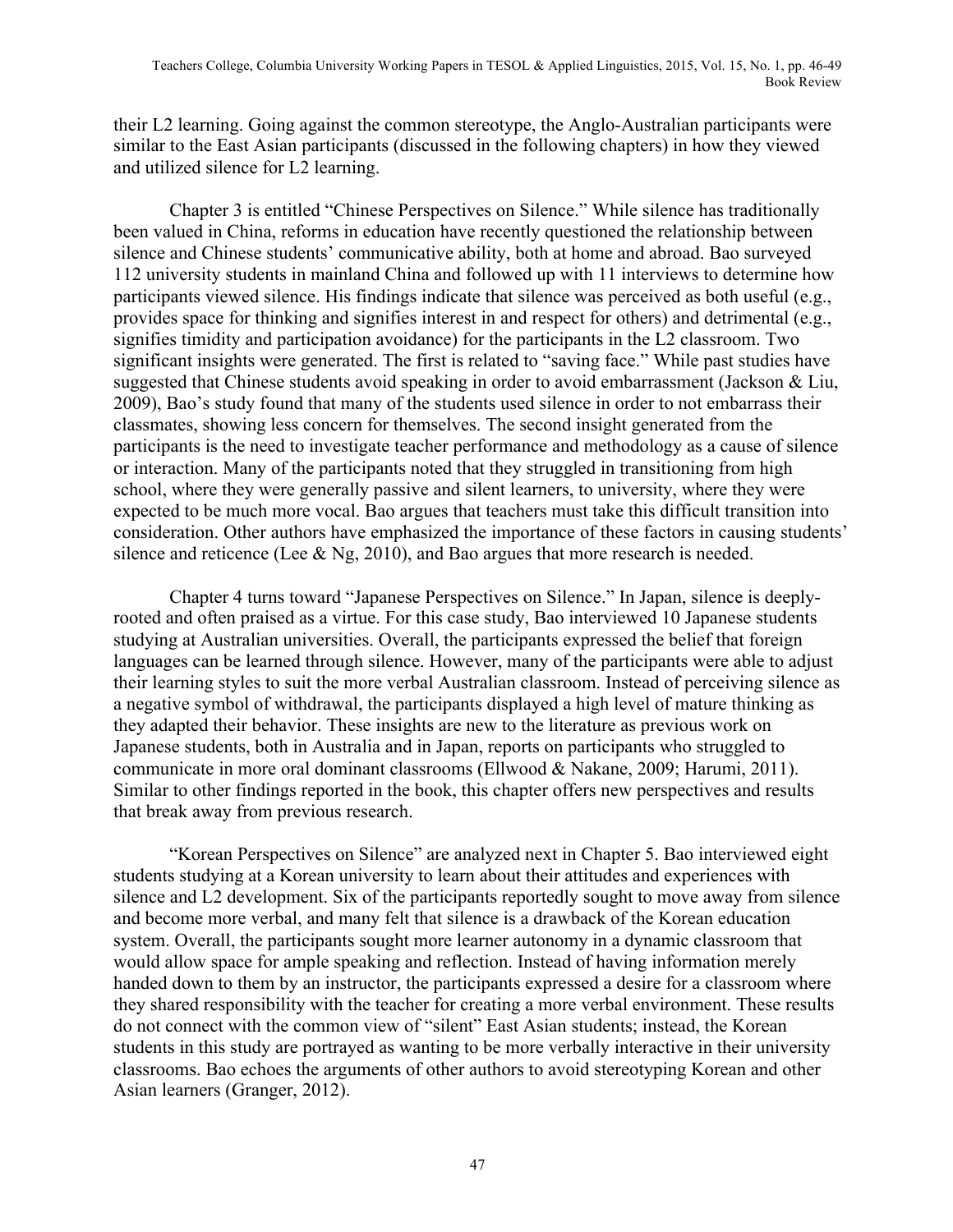In Chapter 6, the focus turns away from students and toward teachers in "Philippine Teachers' Use of Silence." For this case study, Bao focused on the decision-making of teachers during class time. Utilizing classroom observations and stimulated recall with two teachers, the main finding of the study was that teacher silence is filled with inner speech focused on altering in-class practice to improve pedagogy. While learner silence is often self-centered (i.e., focused on comprehension or preparing L2 structures before speaking), teacher silence is more outwardly focused and looks to accommodate students in the class (i.e., allowing time for students to speak and assessing classroom atmosphere). Bao argues that these findings have implications for teacher development; future educators need to be aware of silence as a tool that can mediate teaching behavior.

Chapter 7 examines "Vietnamese Perspectives on Silence." Although Vietnam is a country with a long history of valuing silence, there has been a recent push for more verbalization in the classroom. Utilizing data from interviews with 10 Vietnamese students, Bao found that silence was useful to participants for processing target language structures. Instead of viewing silence as a forced, passive behavior, they saw it as a voluntary and helpful language learning tool. The data show a relationship between productive use of silence and quality speech. Bao argues that silence and speech have benefits for these participants; silence has a social nature, and both teachers and students are responsible for utilizing silence as a learning resource.

In the last chapter, "Implications of Silence for SLA and Pedagogy," Bao offers a final analysis and implications for some of his findings. Notably, he found no significant distinction between the Anglo-Australian students and Asian students with regard to how silence was perceived and employed in L2 learning. While learner silence and reticence may not be distinguishable to the teacher, as Bao points out, the former becomes the latter when it is not intended or is imposed on the learner, for example, as a result of low language proficiency or poor pedagogy. Not all of the participants admitted to experiencing reticence as defined by Bao, but the data did show that the participants used silence as an L2 processing tool. Unlike reticence, Bao argues that silence is a choice which results from a variety of learner needs (social, cognitive, emotional, and so on). It is context dependent, and much like talk, it can be of high or low quality and can be overused. Instead of viewing silence and talk as polar opposites, the two should be reassessed as tools that can work collaboratively. The case studies point to the possibility of maximizing learning through silence and talk, but the author argues for the necessity of "silence literacy acquisition" (p. 168) in order for this to be fully achieved. In other words, much like students learn to speak, they also must learn the complexities of silence.

To conclude, Bao introduces Silent Engagement Pedagogy (SEP). As he notes, SEP does not aim to promote silence, but instead to utilize silence in the L2 classroom, like many of the participants in the book's case studies. Instead of having activities that are pre-determined as "silent" or "talking" activities, he argues that students should be allowed to carry out the tasks in the way that they see fit, and teachers and textbooks need to accommodate this. Silence and talk should be treated as equal in the classroom, but with the realization that students always need to be challenged to escape their comfort zones.